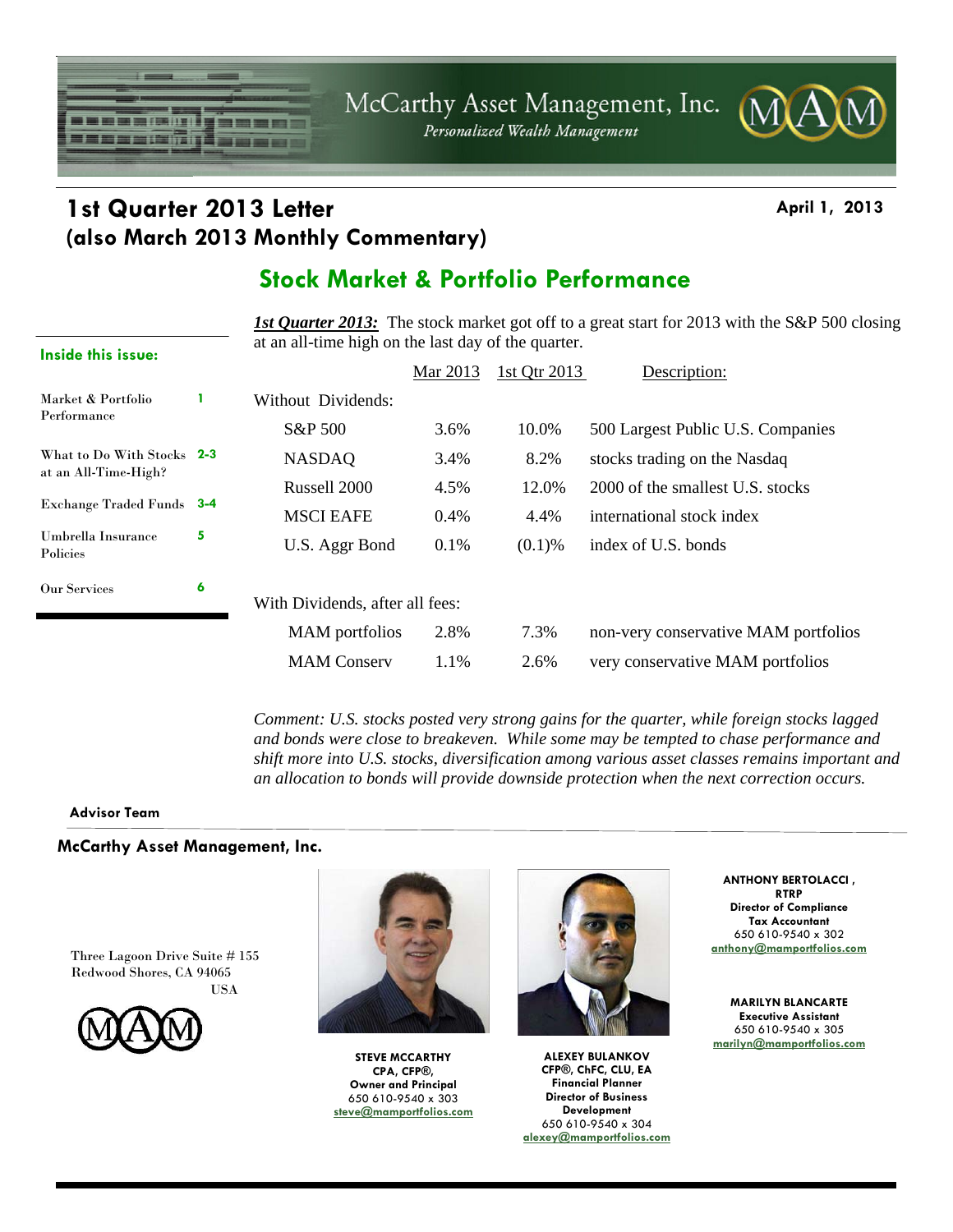## What To Do With Stocks At An All-Time-High?

**O**n the last day of the quarter, the S&P 500 hit an all-time high, surpassing the previous high reached in Octo-

ber of 2007. The unpleasant experience of the stock market crash that followed the 2007 highs is still fresh in many investors' minds. As such, a few of our clients have recently asked if this is the time to get more conservative, while others have asked if this is a time to get more aggressive. While we know our clients are pleased to see their portfolios reach new highs, some may be worried whether another significant pullback is coming. In this article we share our thoughts on the subject, drawing on our experience of the past market cycles and on the research, from Liz Ann Sonders, Chief Market Strategist as Charles Schwab & Co.



The table below presents the key distinctions between the market on March  $15<sup>th</sup>$ 2013 and the previous cycle's high from 1,984 days ago, on October  $9<sup>th</sup>$ , 2007. We still believe that positives (in green) outweigh the negatives (in red):

|                                       | <b>THEN</b>   | <b>NOW</b>         |  |  |  |  |  |
|---------------------------------------|---------------|--------------------|--|--|--|--|--|
|                                       | (October 9th, |                    |  |  |  |  |  |
|                                       | 2007)         | (March 15th, 2013) |  |  |  |  |  |
| THE MARKET                            |               |                    |  |  |  |  |  |
| S&P 500                               | 1,565         | 1,561              |  |  |  |  |  |
| S&P 500 Price-to-Earnings (TTM)       | 17.5          | 16.1               |  |  |  |  |  |
| S&P Dividends per Share               | \$28          | \$32               |  |  |  |  |  |
| 10 Year Treasury Yield                | 4.7%          | 2.0%               |  |  |  |  |  |
| THE ECONOMY                           |               |                    |  |  |  |  |  |
| <b>Budget Deficit</b>                 | \$169B        | \$1002B            |  |  |  |  |  |
| <b>Gross Federal Debt</b>             | \$9,007B      | \$16,432B          |  |  |  |  |  |
| Debt as a % of GDP                    | 64%           | 104%               |  |  |  |  |  |
| THE CONSUMER                          |               |                    |  |  |  |  |  |
| <b>Unemployment Rate</b>              | 4.7%          | 7.7%               |  |  |  |  |  |
| <b>Americans Unemployed</b>           | 7 M           | 12M                |  |  |  |  |  |
| Household Debt                        | \$13,555B     | \$12,831B          |  |  |  |  |  |
| U.S. Median Home Price                | \$206,700     | \$173,600          |  |  |  |  |  |
| Average 30-yr Mortgage Rate           | 6.4%          | 3.6%               |  |  |  |  |  |
| Consumer Price Index (Core Inflation) | 3.5%          | 2.0%               |  |  |  |  |  |

Other sources: BLS, National Association of Realtors, Liz Ann Sonders' "Vertigo"

Factors contributing to our positive outlook include:

- A very accommodating Federal Reserve that is keeping interest rates very low
- Significant improvement in Housing adding to GDP and employment growth
- Unemployment claims being at a 5 year low with modest but persistent employment gains
- Higher GDP forecasts (helped by industrial production and retail sales)
- Analysts' projections for continued growth in corporate earnings
- Continued consumer deleveraging (as evidenced by lowered delinquency rates and lowered balances relative to personal income)
- A U.S. oil & gas boom that has many significant positive economic implications for the U.S.

Markets are said to be a "voting machine" in the short run and a "weighting machine" in the long run. We see enough positives for the long run to continue to stay invested and not try to time the market.

Markets do not go up in a straight line and there are plenty of factors out there that can cause pullbacks. Some of the known negatives are: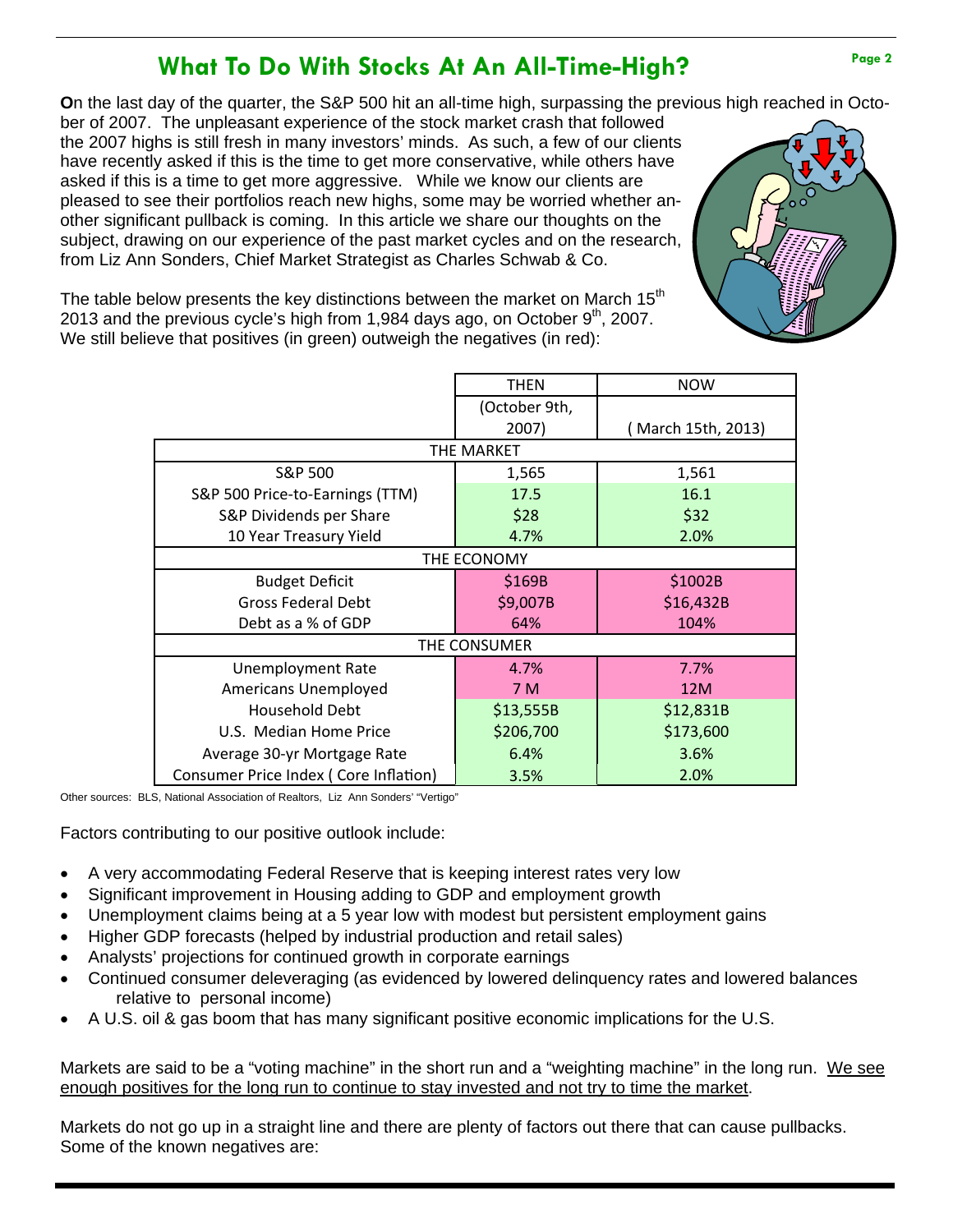- The fear of what will happen when the Fed starts raising interest rates
- The dramatic growth in the Federal government's debt
- The Sequester with the possibility of government shutdown
- The European crisis (most recently brought back to the headlines with the bank crisis in Cyprus)

There are also future exogenous events which cannot be foreseen or predicted (black swans) that may also cause markets to shake. However, we believe that the pullbacks will come in a form of healthy periodic corrections of a modest magnitude, rather than a crash like we saw in 2008.

That said, we are not adverse to tactical moves. Those clients who have been with us for a while know that in addition to regularly rebalancing the portfolios, we sometimes make tactical moves where we believe such moves are warranted. **At this point we think that our clients are best served staying the course, despite possible volatility along the way, rather than trying to time the next pullback.**

In the meantime we continue to monitor the investment landscape looking for ways to improve the risk-return characteristics of our clients' portfolios. We do this by selecting mutual fund managers who show consistent, risk-adjusted strong performance while minimizing losses and ETFs that give our clients exposure in the areas in the markets which we believe are most poised for growth and provide consistent income.

## **Exchange Traded Funds– An Overview**

*This January marked the 20th birthday of the first and the biggest Exchange Traded Fund, SPDR S&P 500. Ev-*

*er since they were first introduced, ETFs have been gaining traction with individual and institutional advisors alike. In this article, Alexey gives a quick primer on what ETFs are and profiles some of the ETFs which you may have in your MAM portfolio(s).* 

**What are ETFs?** An Exchange Traded Fund (or ETF for short) is a basket of securities (stocks, bonds, alternative instruments, etc.) similar to a mutual fund, but trades on the exchange like a stock. An ETF allows investor to invest in a sector, an asset class, a region or some corner of the financial market without having to pick individual securities. Nearly \$60 billion of exchange traded products are swapped daily



on US exchanges, accounting for almost a third of a total trade volume. According to the Investment Company Institute, assets in domestic equity ETFs jumped \$146.31 billion, or a 27% increase since December 2011 and global equity ETFs increased \$83.41 billion. The total size of the ETF market in 2012 was estimated to be \$1.337 trillion, including \$243.2 billion in bonds and \$656 million in hybrid ETFs.

The adoption of ETFs has increased among financial advisors in recent years. Low cost fund champion Vanguard manages nearly \$230 billion in ETFs, while Schwab offers a suite of ETFs that have the lowest operating expense in their respective Lipper categories. A recent development, which is likely to increase the use of ETFs even more, also comes from Schwab. *More than 100 ETFs can now be traded commission free*.

**Why use ETFs?** ETFs can be used to gain broad exposure to the stock market, to gain access to a specific corner of the market or to augment an existing portfolio. According to Reginald Browne, a senior trader at Knight Capital, whom Forbes Magazine recently profiled as "the Godfather of ETFs", *"ETFs are the future of mutual funds. They just don't know it yet.*" The market for ETFs is robust and growing fast, but is dwarfed by \$10 trillion of investors' money still sitting in traditional mutual funds.

While it is premature to write-off mutual funds, ETFs do combine some of the best features of investing in mutual funds and individual equities: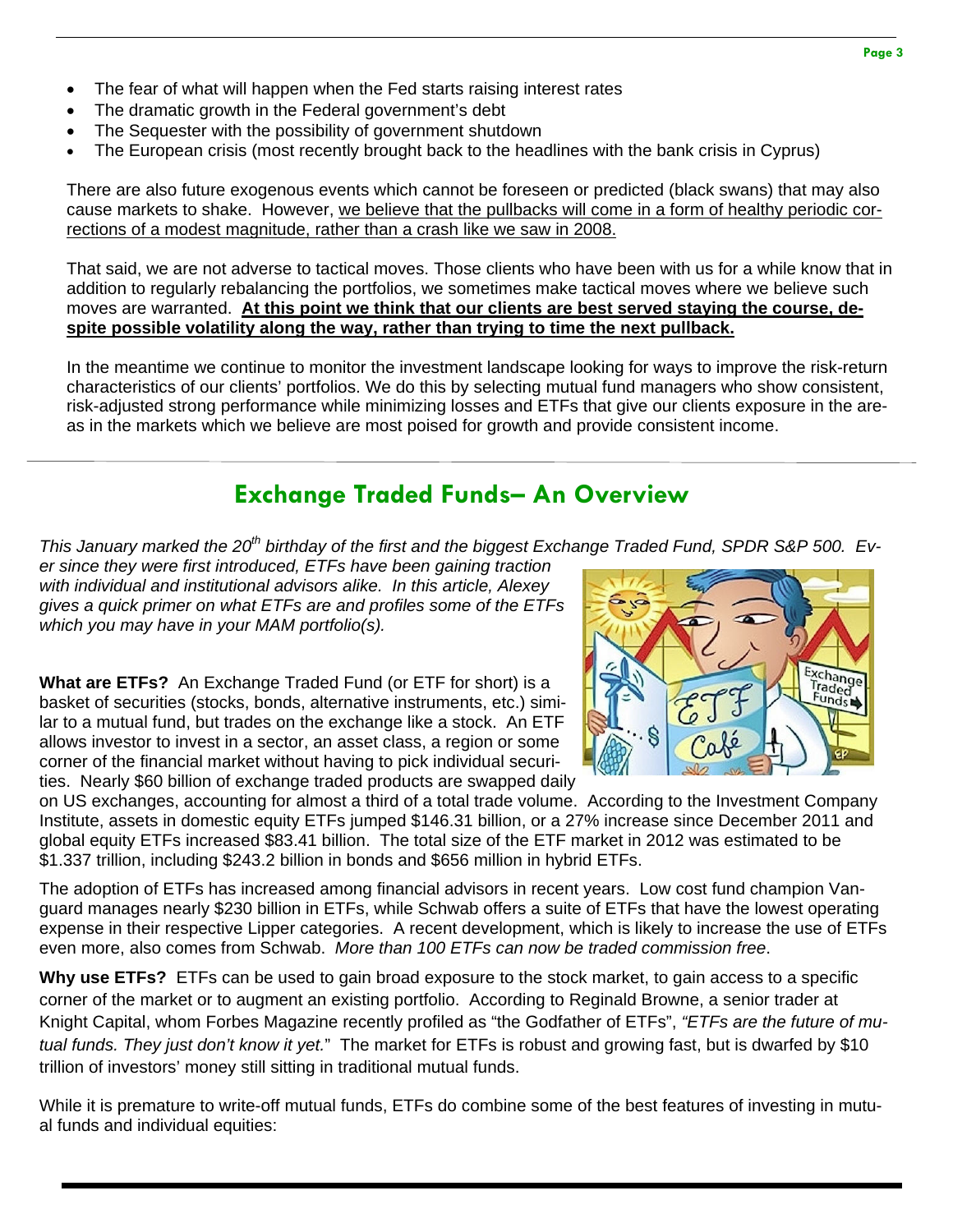- **Liquidity:** ETFs are traded throughout the day and change price constantly. The market is "deep" and efficient. Some exchanges even chose to pay market makers to provide liquidity and maintain a competitive quote.
- **Transparency** Unlike many investment vehicles and investing strategies that only disclose their holdings quarterly, most ETF index funds publish their exact holdings on a daily basis, so an investor always knows what he or she owns.
- **Low Cost** ETFs trade with no loads or 12(b)(1) fees. Because of the passive nature of the investment, expense ratios (cost of running an ETF) are low, which translates to investors keeping more of their gains.
- **Tax Efficiency** most ETFs in existence today are not actively managed (i.e. track an index or a category). Thus there is very little buying and selling (turnover) going on inside the fund. That, in turn, contributes to tax efficiency.
- **Diversification** an ETF investor can obtain a broad exposure to a market or an index with just one trade.
- **Fairness** ETFs are often considered to be more "fair" to existing shareholders than a mutual fund. For example, if a mutual fund is successful and becomes popular, experiencing large inflows of cash, the fund manager has to put the money to work, buying more shares, thus creating turnover, resulting in more expense for existing shareholders. Conversely, when a fund is facing large redemptions (investors pulling money out), a fund manager has to sell the shares, sometimes burdening remaining shareholders with unwanted capital gains. In an ETF, investors are insulated from the tax consequences of the actions of their fellow shareholders.

**Why Not Only Invest in ETFs?:** One drawback of ETFs is that most of them are passively managed. The manager of the fund (which can actually be a computer program) has the ETF mimic an index. For areas of the market where we feel investing in indexes is appropriate (i.e. stocks paying a rising dividend and Master Limited Partnerships), we use them. There are areas, though, where we still prefer to use actively managed funds. For instance, many of the ETFs that invest in bonds have a large exposure to U.S. Treasuries, which is the area of the bond market which is most exposed to the potential of rising interest rates. In addition, we use some actively managed funds such as Yacktman and BlackRock Health Science, which over time have substantially outperformed their benchmarks.

**ETFs in MAM portfolios**: At MAM we have been keeping a close eye on ETFs and added a few to portfolios in areas where we think they can add value. Some of the examples of the ETFs found in our portfolios are:

- VIG– This fund tracks the performance of the index which consists of common stocks of companies that have a record of increasing dividends over time.
- SCHD– The most recent addition to MAM Portfolios, this ETF seeks investment results that tracks, net of expenses, the total return of the Dow Jones U.S. Dividend 100 Index.
- AMJ- This exchange-traded note seeks to replicate, net of expenses, the Alerian MLP Index, which tracks the performance of midstream energy Master Limited Partnerships, giving our clients access to this growing alternative asset class that offers a generous dividend.
- IWM– This ETF seeks investment results that correspond generally to the price and yield performance, before fees and expenses, of the Russell 2000 Index which measures the performance of the small-capitalization sector of the U.S. equity market.



Because we customize portfolios to meet the goals, objectives and risk tolerances of our clients, not every portfolio will have every ETF listed above. We constantly monitor for new additions which we believe will benefit our clients in the long haul. If you would like to learn more about the ETFs or have questions about any of the investment funds in your portfolio, please contact us.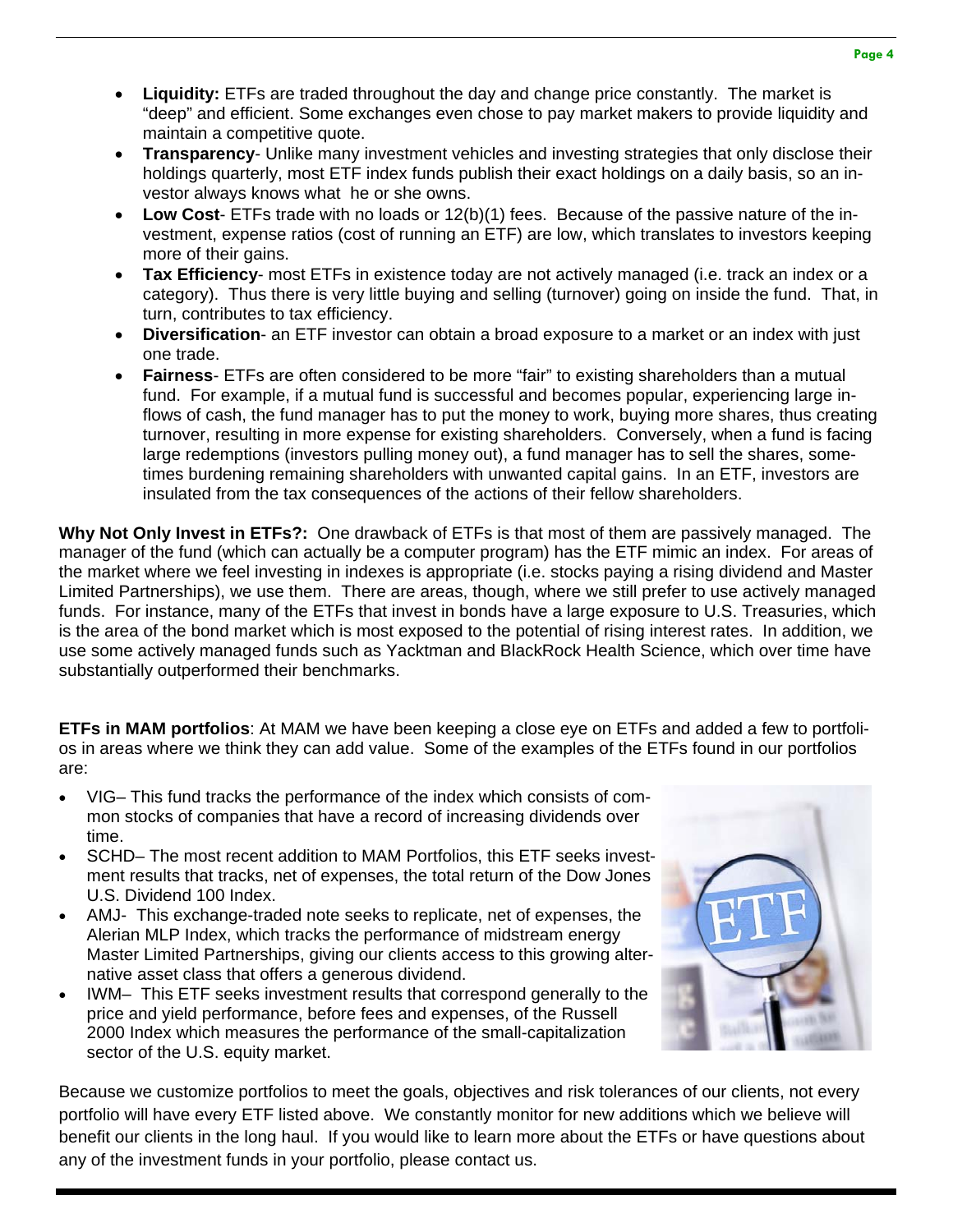# **Umbrella Insurance Policies Page 5**

As you are probably well aware, we live in a very litigious society. Lawyers are suing for larger amounts of money than ever. Homeowner, auto, and watercraft policies have a limit on liability insurance. If an unfortunate accident should happen that is your fault, do you have enough liability insurance from your current policies? Since no one can predict how much a judge may award the injured person, umbrella insurance is not just for the wealthy anymore, but a needed protection for many people.

Umbrella insurance policies were created to provide additional liability coverage when a lawsuit brought over injuries and/or property damage that exceed the liability limits on auto, home, boat, etc. insurance policies. Here is why most people should have an umbrella policy:

- It provides additional lawsuit coverage of \$1 million or more.
- It provides added coverage for legal defense costs, which can easily amount to \$100,000 or more.
- It can provide liability coverage for some lawsuits not covered by your auto or homeowners insurance. (e.g. sued over renting a boat while on vacation or a car rented in Europe).
- Since these policies provide "catastrophic coverage" that is unlikely to ever be needed, they cost as little as \$200 to \$500 per year. This cost is well worth the peace of mind provided by the coverage.



How to purchase a policy? In most cases, policyholders add this policy to current coverage using the same insurance provider as their auto and home insurance.

Who really needs such a policy? The more financial assets you have, the greater is your potential exposure to a lawsuit. Furthermore, families with teenage drivers, swimming pools and dogs are more at risk. Also, owning rental properties is a potential liability risk.

How much coverage should be purchased? Mark Schussel, a spokesman for the Chubb Group of Insurance Companies, which caters to affluent home and auto owners, was quoted in a New York Times article "Some people have some coverage. But they haven't changed the amount in years. Some people have a \$1 million figure in their heads, and it just doesn't make sense anymore." A major factor to consider in determining the amount of coverage is the amount of how much you have in financial assets (home, retirement accounts, brokerage accounts, etc.) that could be at risk to a lawsuit.

Why don't more people have umbrella policies? Banks force people to buy home insurance when they get a mortgage and states require drivers to buy auto insurance. But no one mandates buying a policy that could turn out to be the most important part of your insurance package.

What do the policies cost? The first \$1 million in coverage is usually the most expensive, at perhaps \$200 to \$350 annually, per Jeanne M. Salvatore, a specialist in home insurance at the Insurance Information Institute. Each additional \$1 million in coverage, she said, could cost \$100 to \$200 annually. The rates per million decline as coverage increases. But at \$10 million in coverage, the rate jumps because few customers buy that much, meaning insurers can spread the risk over only a relatively small group of customers.

Sincerely,

*Stephen P McCarthy, CPA, CFP®, Alexey Bulankov, CFP®*